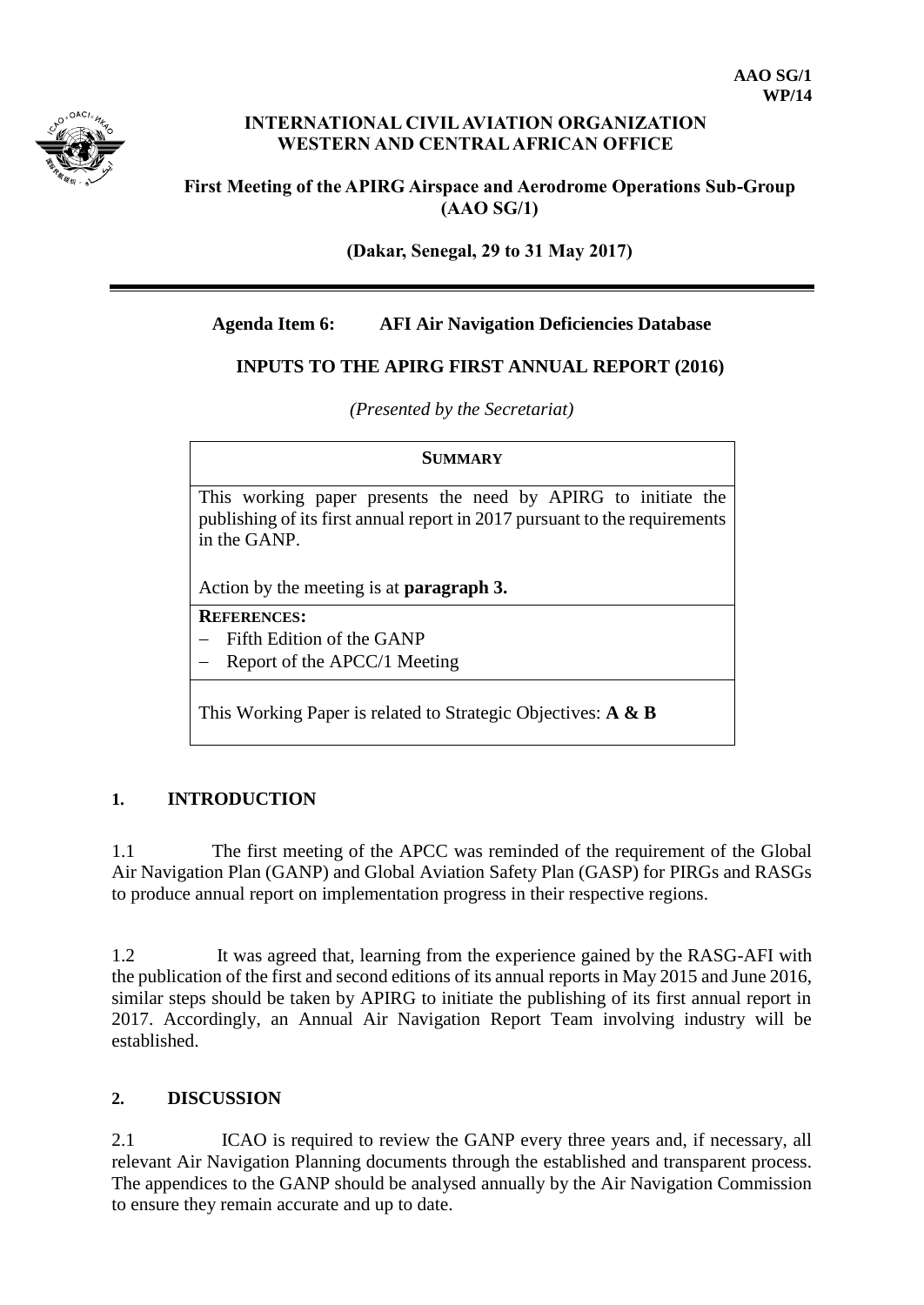2.2 The progress and effectiveness of ICAO Regions and States against the priorities set out in their respective regional and State air navigation plans should be annually reported, using a consistent reporting format, to ICAO. This will assist regions and States in adjusting their priorities to reflect actual performance and address any emerging air navigation issues.

2.3 The Air Navigation planning and implementation performance framework prescribes that reporting, monitoring, analysis and review activities be conducted on a cyclical, annual basis. The Air Navigation reporting form will be the basis for performance monitoring relating to Block Upgrade implementation at the regional and national levels. The Regional Performance Dashboards also present regional implementation results, highlighting what States and groups of States are achieving in collaboration with their respective Planning and Implementation Regional Groups (PIRGs) and Regional Aviation Safety Groups (RASGs).

2.4 Reporting and monitoring results will be analysed by ICAO and aviation stakeholders and then utilized in developing the annual Global Air Navigation Report. ICAO encourages States to make initial analyses and to report results to ICAO rather than to provide raw data.

2.5 The report results will provide an opportunity for the world civil aviation community to compare progress across various ICAO Regions in the establishment of Air Navigation infrastructure and performance-based procedures.

2.6 They will also provide the ICAO Air Navigation Commission with detailed annual results on the basis of which tactical adjustments will be made to the work programme, as well as triennial policy adjustments to the GANP.

2.7 Guided by the GANP, the regional national planning process should be aligned and used to identify those Modules which best provide solutions to the operational needs identified. Depending on implementation parameters such as the complexity of the operating environment, the constraints and the resources available, regional and national implementation plans will be developed in alignment with the GANP. Such planning requires interaction between stakeholders including regulators, users of the aviation system, the air navigation service providers (ANSPs), aerodrome operators and supply industry, in order to obtain commitments to implementation.

2.8 Accordingly, deployments on a global, regional and subregional basis and ultimately at State level should be considered as an integral part of the global and regional planning process through the Planning and Implementation Regional Groups (PIRGs). In this way, deployment arrangements including applicability dates can be agreed and collectively applied by all stakeholders involved.

2.9 Some Modules are well suited for regional or subregional deployment and the regional planning processes under the PIRG are designed to consider which Modules to implement regionally, under which circumstances and according to agreed time frames.

2.10 Accordingly, an Annual Air Navigation Report Team involving industry will be established. The membership of the Annual Air Navigation Report Team will include as a minimum, representatives from stakeholders including regulators, users of the aviation system, the air navigation service providers (ANSPs), aerodrome operators and supply industry.